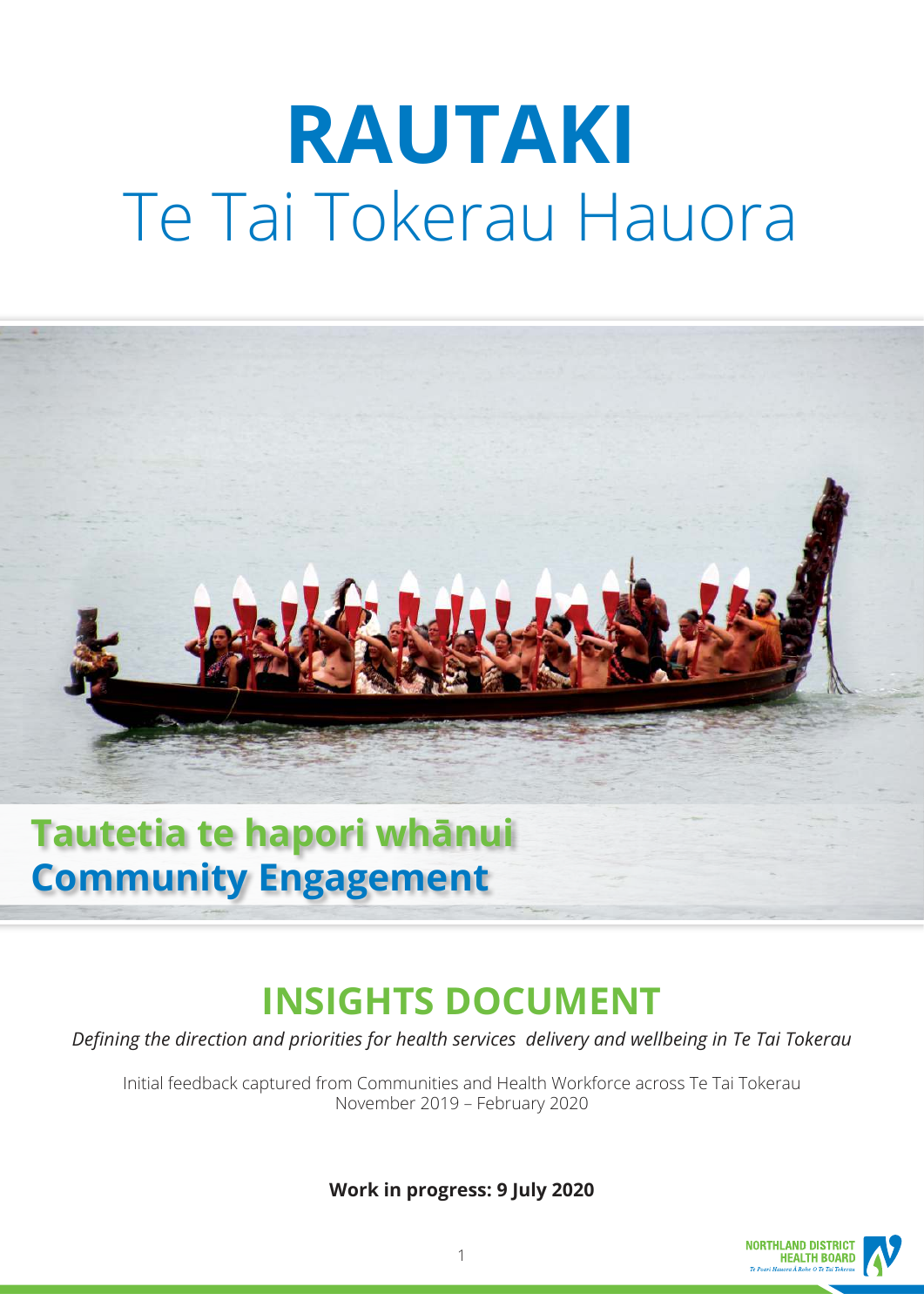# *Kupu Arataki*

*Ka tīmata ai te Poari Hauora O Te Tai Tokerau ki te ahu whakamua hei rautaki hauora hōu mō Te Tai Tokerau. Hei whakarato he haerenga teitei mō te tuku whakaritenga hauora me te whakapai* 

*ake te oranga i roto i ō tātou rohe.* 

*Kia tino whakapūmautia te rautaki kia whakakorea ngā mahi ngoikore, kia uru atu ngā whānau katoa ki roto ngā ratonga hauora, hei whai oranga.* 

*Ko te urunga atu o ngā kaiawhita whānui, me te hauora mātauranga ki ngā take rite anō ki ngā whakaaro o te kāwanatanga e pā ana ki ngā mea tuatahi hauora me te hauātanga rautaki puta noa te motu.* 

*Ngā kuhunga mai ngā hui tata o te hapori, kia mau ngā whakaaro, kōrero me ngā papamahi o ngā kaiawhita e pā ana ki ngā mea tuatahi o te hauora o Te Tai Tokerau*

*Ko te rautaki, kia uru atu ngā rōpū hauora katoa, ngā tari kāwanatanga me ngā kaunihera a rohe.*

# *Background*

*Northland DHB is developing a new health strategy for Te Tai Tokerau.* 

*It will provide high-level direction for delivering health services and improving wellbeing in our district.* 

*The strategy will strongly emphasise the elimination of inequities in access to services, the way they are provided, and in health outcomes.* 

*The process includes broad community and organisational engagement, combined with health intelligence and alignment with Government priorities and national health and disability strategies.* 

*Input from recent community engagements, online feedback and planned engagement workshops will capture what we all want to say about health priorities for Te Tai Tokerau.* 

*The development of the strategy will be inclusive of all health services, government agencies and local councils.*



Tāngata i te tuatahi :: Whakaute (tuku mana) Manaaki :: Whakawhitiwhiti Kōrero :: Te Hiranga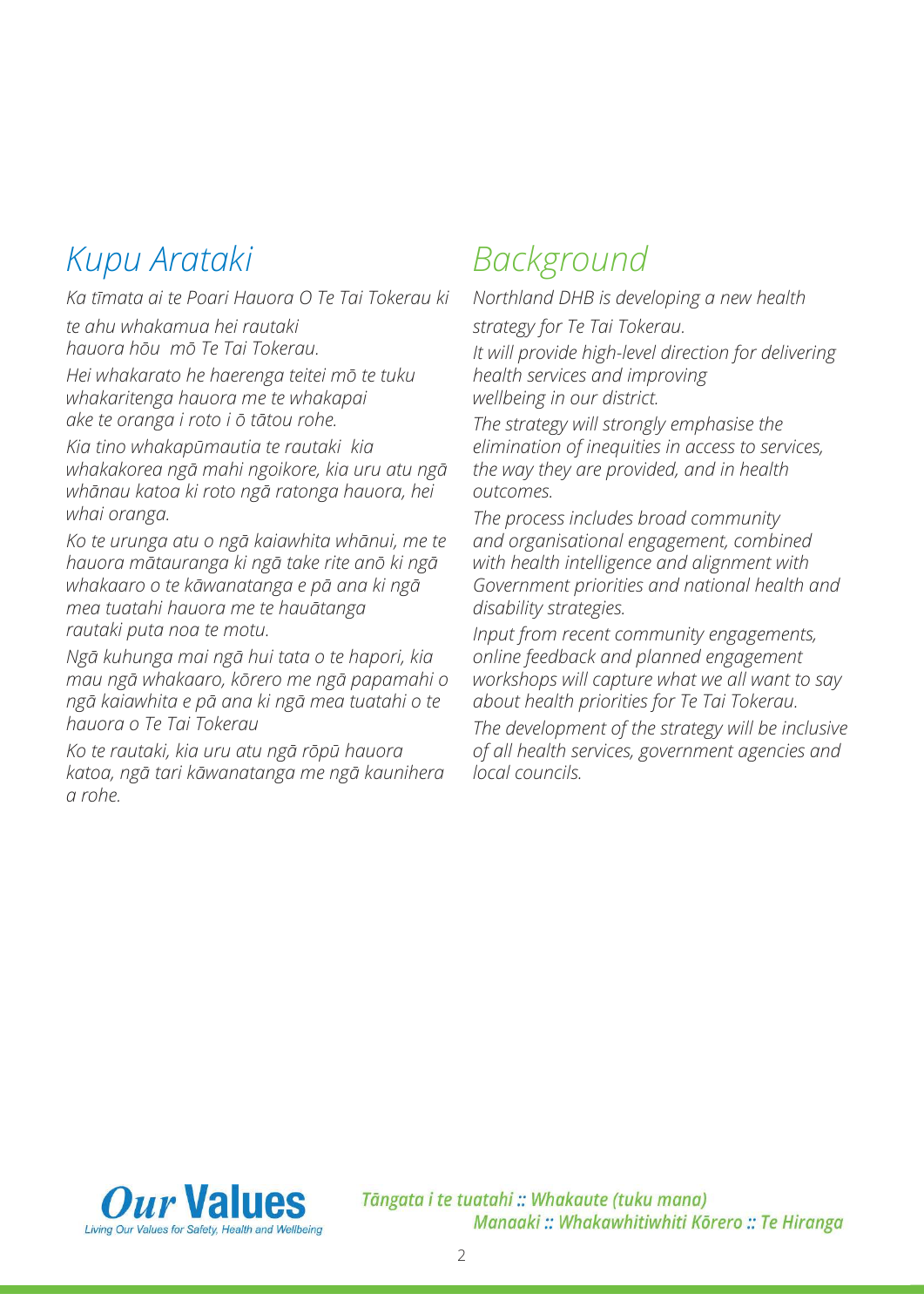# **Contents**

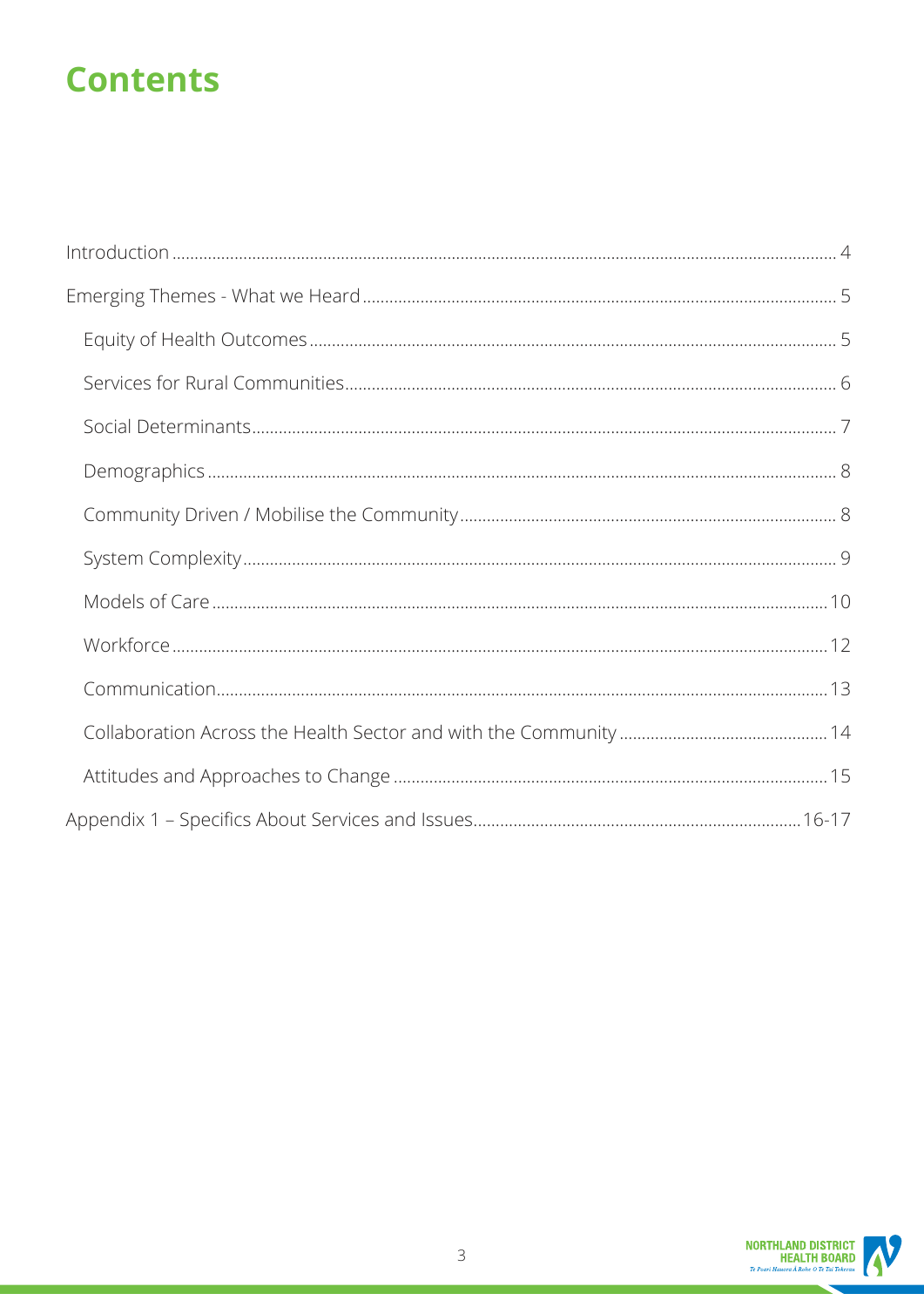# **Introduction**

# **This document is an evolving piece of work that continues to be updated as the strategy is developed. Your input is important. This feedback will inform the basis for the health strategy for Northland.**

77

Northland DHB is developing a strategy that describes how the health sector in Northland must transform to achieve equity and meet current and future challenges. We asked our communities and health workforce about their experiences and interactions with health services in Te Tai Tokerau.

This was undertaken through a series of community hui, clinical workshops and online submission between October 2019 through to February 2020. We have captured these conversations here under some emerging themed headings.

We welcome any further comment that you, our communities and health workforce, would like to contribute.

- Are there any gaps?
- Would you add anything further?
- Have you thought of any additional solutions to overcome the barriers and issues?

Please send any feedback to: healthstrategy@northlanddhb.org.nz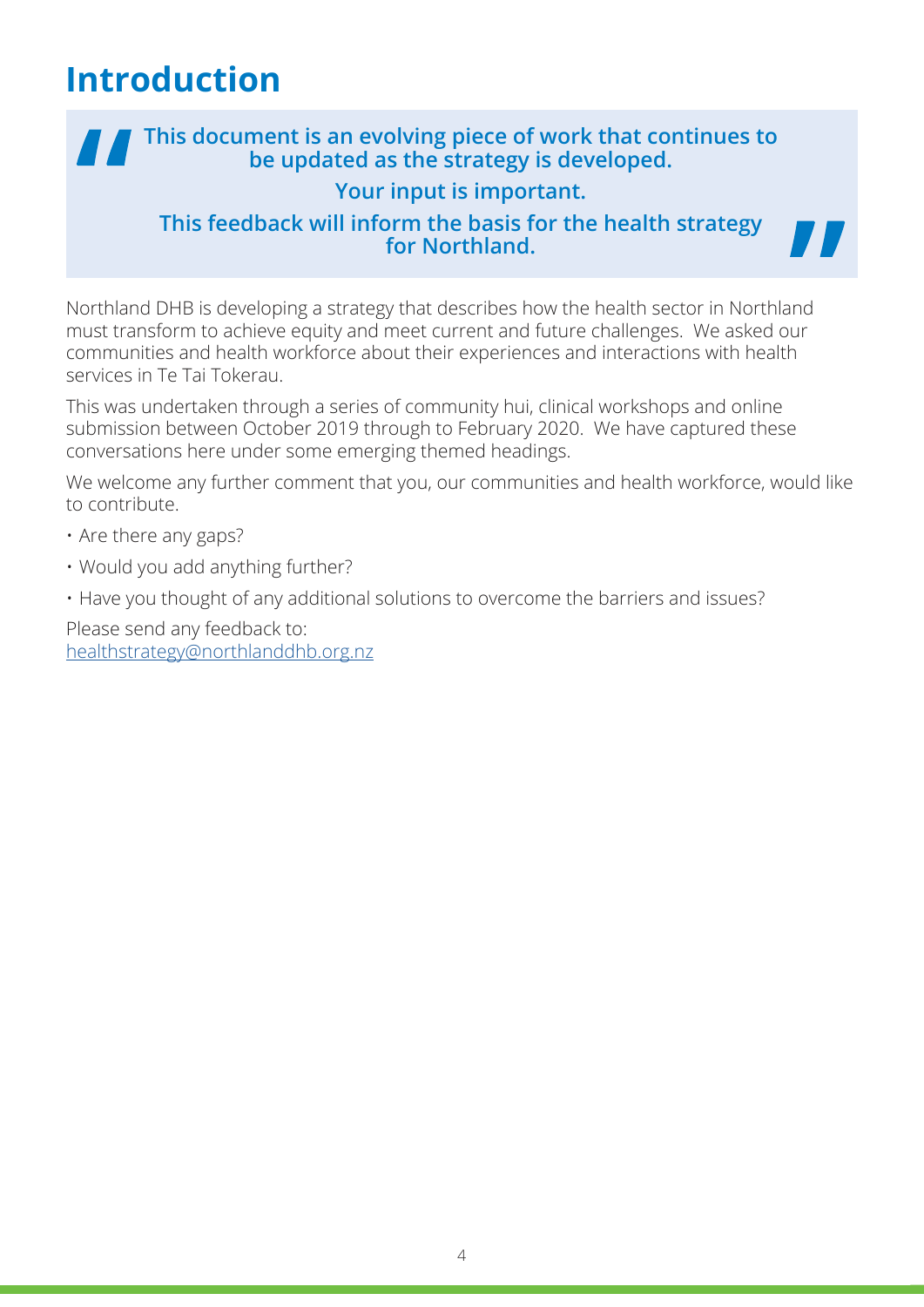# **Emerging Themes - What we Heard**

*The barriers and the opportunities: communities and service providers talk about their experiences of health services and wellbeing in Te Tai Tokerau.* 

# **Equity of Health Outcomes**

# **Awareness and good intentions are not enough because inequities aren't changing. The system needs radical overhaul – it needs to be rebuilt.**

### **What people told us**

- Most people now support change, but inequities persist so the system is still racist.
- Years of top-down approaches, tinkering, ad hoc changes and empathy haven't made any real difference for Māori.
- Bias isn't always conscious. Even with the right mindset and good intentions, inequities still persist.
- It's not just about health services, because the causes of health inequities lie in poverty and society.
- Northland DHB is genuine about wanting to address inequity, but the organisation has not made it part of the fabric or modus operandi. Maybe it is not yet mature enough?

- Give Māori resources and autonomy to design solutions that are best for Māori.
- Continue the public debate about Te Tiriti o Waitangi, colonisation and institutional racism so everyone comes to an understanding of what they truly mean.
- Comply with Te Tiriti in all areas of work, governance, management and day-to-day delivery of services.
- View and experience the health system through Māori eyes to see how it feels and understand the challenges they are faced with.
- Explore ways of making the voices of the most vulnerable heard and understood.
- Māori working in health services are increasing in number, but still don't reflect the makeup of our population.
- Traditional practices and medicines are not acknowledged, valued and supported. If that changes we need to avoid capture by mainstream services.
- Lack of understanding about increasing cultural diversity in Northland.
- A lack of capability and training of the health workforce to respond to Māori need.

- More Māori are needed in senior roles, management and governance, because that's where decisions are made.
- Tap into networks out in communities, use bottom-up approaches, build on what already exists.
- Identify implicit bias and explore ways of reducing it.
- Work alongside Māori leaders (not just consult with) to design contracts to improve Māori health outcomes.
- Language should be strengths-based rather than always describing deficits.
- Flexibility to support the achievement of equity at an individual level, not just based on deprivation status.

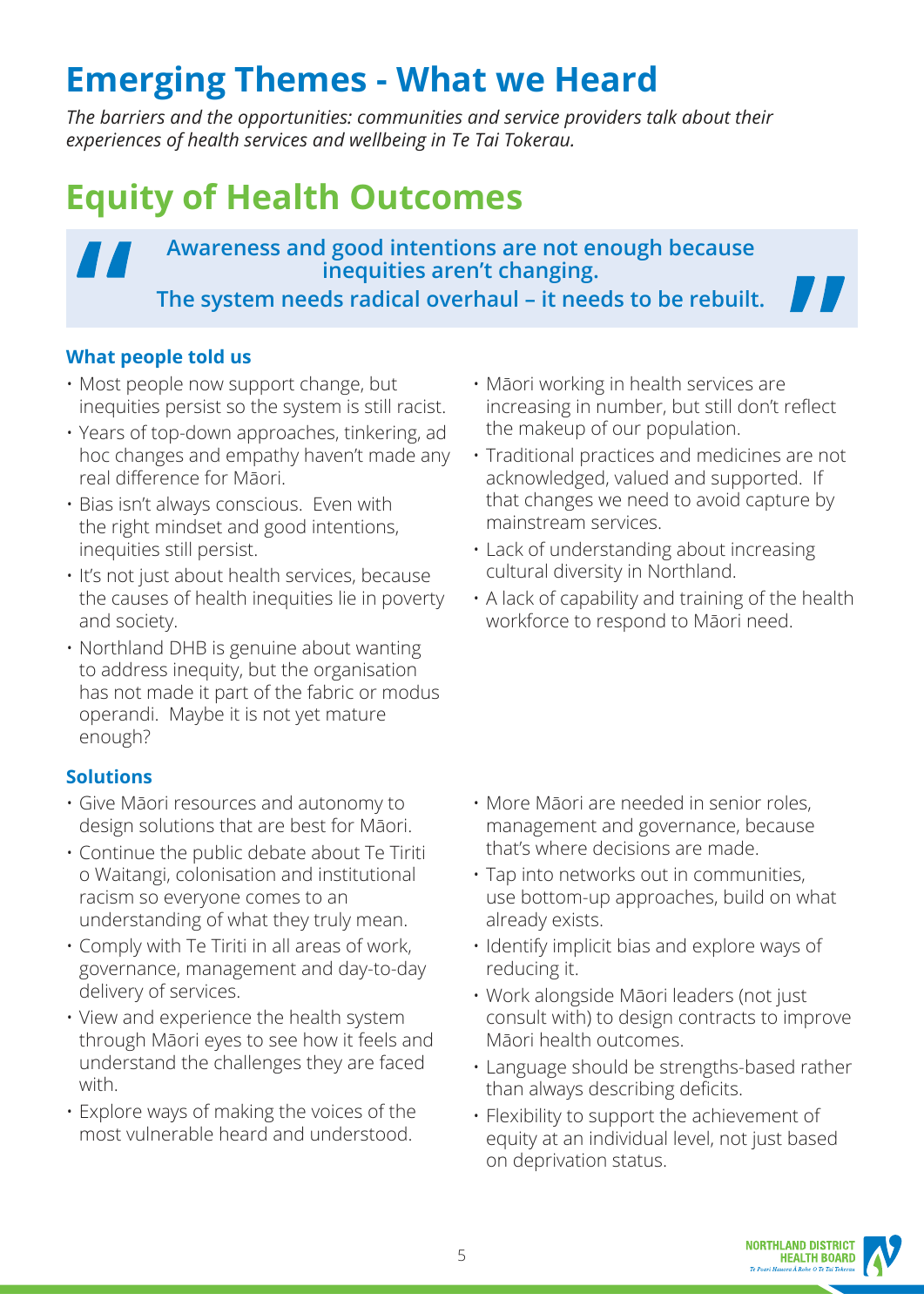# **Services for Rural Communities**

### **Access to services – GPs, community services, hospital services – is hard for rural communities and it's getting harder.**

#### **What people told us**

 $\blacksquare$ 

- Services have been increasingly centralised in Whangarei, so rural people have to travel more and more.
- There are many challenges people face when they have to travel distances to appointments.
- Public transport is seldom an option and is not very flexible.
- It is hard to see a GP because appointments are often not available until days or even weeks later. In the meantime, health conditions get worse.

- Provide the right resources to support people in communities to address the needs they identify, so that many basic needs can be dealt with locally.
- Acknowledge the unique needs of rural areas and develop relevant solutions. Provide more services in the community through mobile clinics and on marae so it is easier for people to attend them. "You come to us" rather than "we go to you".
- After hours services are limited or nonexistent. If they are available rural people often need to travel long distances to see a doctor.
- There are fewer and fewer GPs around now because so many are retiring, and there's a high turnover of new ones. Building a trusting relationship with a family doctor who knows a person's history has been lost. It's frustrating having to repeat the same story over and over again.
- Limited services available to rural communities mean that rural community volunteers have to step in.
- Support communities to keep aged care in their own communities.
- Telehealth is a great option for people in more isolated areas (that have internet coverage) to save a lot of travelling.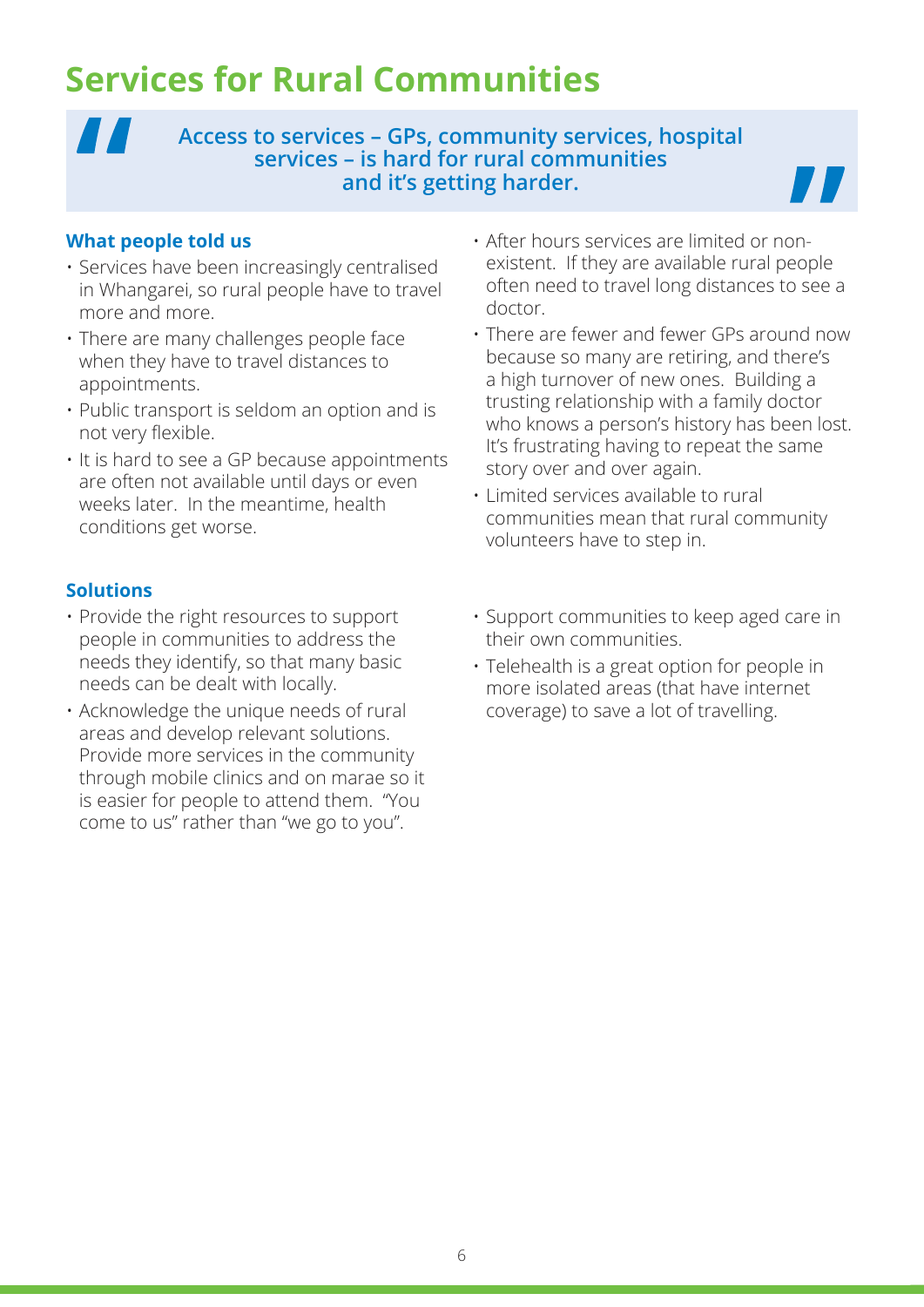# **Social Determinants**

 $\blacksquare$ **A great deal of illness is caused by things we can prevent, but nowhere near enough effort is put into dealing with them. National and local government organisations in Northland could achieve a lot, but they don't work together enough or try innovative things.**

### **What people told us**

There is insufficient acknowledgement of the importance of, and lack of action on:

- alcohol
- tobacco
- sugar
- local agencies (local government, government departments)
- internet, social media
- prevention and early intervention.
- There are many challenges around poverty in Northland: poor quality housing, unhealthy social environments, lack of employment, drug and alcohol misuse.
- Poverty leads not just to poorer health outcomes but also stress and anxiety which are contributors to mental health and substance addiction issues.
- Those who can least afford it have the poorest health. The less they go to services

### **Solutions**

- Supportive communities are healthy communities, and isolation and loneliness have powerful effects on mood and health. Some communities already function well, but others need support and encouragement.
- The health sector should strengthen connections with government departments and local councils and together:
	- develop joint policies, practices and innovative cross-sectoral solutions to address social determinants
	- ensure health and wellbeing are considered in policy decisions, especially in local councils.
- Grow investment in public health to promote health (food, exercise), prevent illhealth (water quality) and encourage

the worse their health will get, and that only makes inequities worse. Financial barriers affect people accessing care – not just the cost of the service themselves but the cost of travel, time off work and so on.

- Agencies don't work together and combine efforts to make a difference.
- Our young people have services available at school to support them, however there is a gaping hole for youth in our community once they have left school.
- Remoter areas of Northland have poor internet coverage, so they don't have the same information and learning opportunities and won't be able to use new communication tools such as telehealth.
- It is hard to find healthy food choices that are affordable. Often the cheapest options are unhealthy ones.

enabling and nurturing behaviours (traditional approaches, parenting). Make healthy choices the easy choices.

- Invest in youth health and wellbeing initiatives to prevent downstream issues. Have open discussion about the challenges they face.
- Communities feel strongly about some causes of ill health – especially alcohol, sugar, unhealthy food policies and housing – so Northland's organisations should advocate on our behalf to the government to change legislation.
- Employees of public sector organisations should set a healthy example.
- Learn from business and advertisers by using their savvy marketing techniques to get healthy messages across.

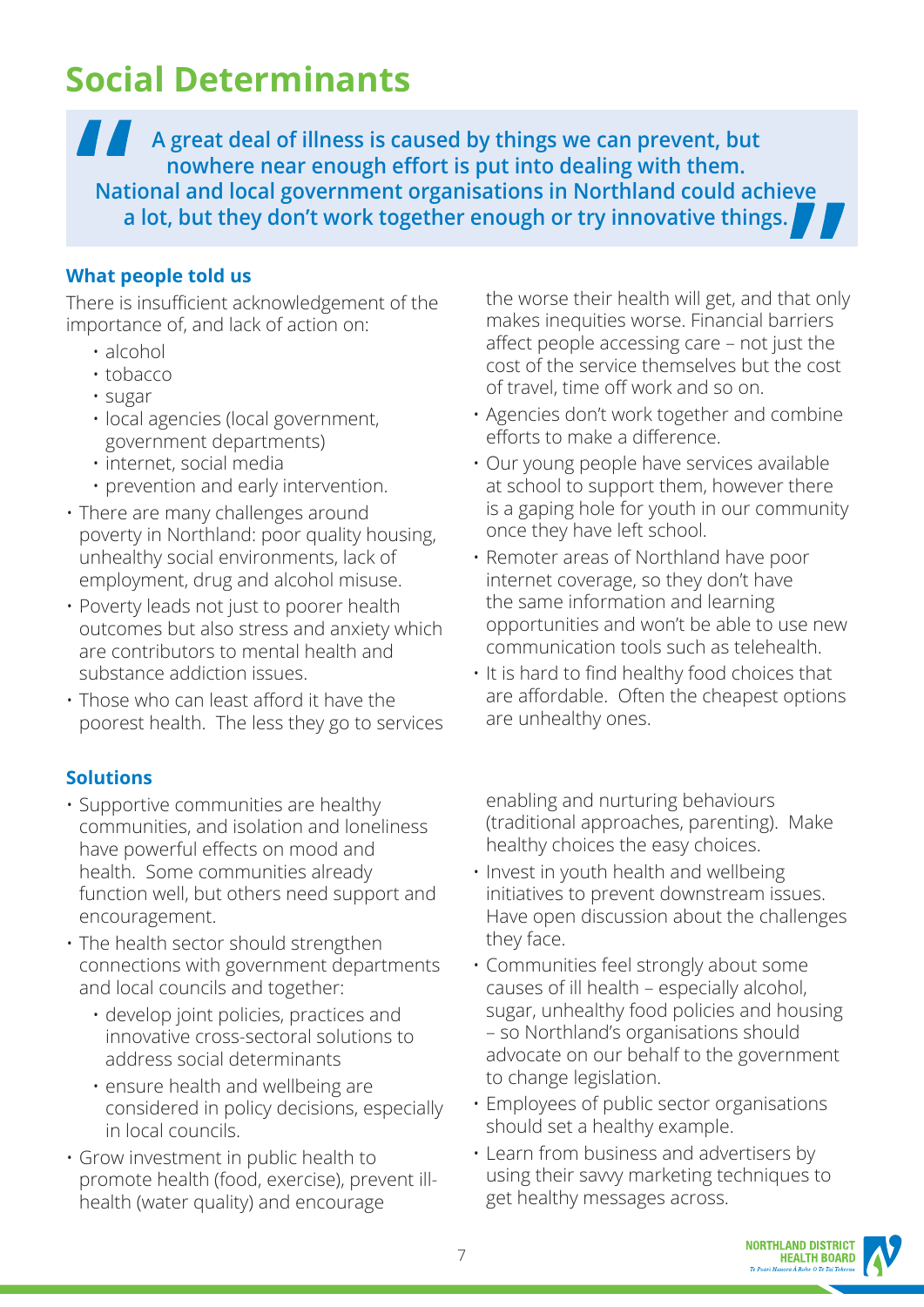# **Demographics**

**Population growth and a population that is rapidly ageing and transient are putting additional demands on already stressed and overstretched services.**

### **What people told us**

- Population growth and a rapidly aging population are putting additional demands and stresses on already overstretched services.
- During the summer the influx of visitors to the region causes a population explosion which makes it even harder for locals to access services.
- Large numbers of transient people come from the cities to Northland, placing pressure on services. Often they don't enrol with a GP, or can't because the books are  $f<sub>U</sub>$
- **Solutions**
- Encourage people to complete the next Census to boost Northland's funding.
- Families newly arrived in Northland struggle to gain a foothold. Many of them can't even register with primary care because their books are closed, and this compounds equity issues.
- Northland DHB is funded according to its population, and because not everyone engaged in the last Census, the organisation got millions less funding than it should have.
- Places such as Mangawhai and Kerikeri are perceived, incorrectly, not to have vulnerable populations so they miss out on specialised services or funding goes elsewhere.

# **Community Driven / Mobilise the Community**

**Recognise that communities already have many strengths. Empower communities to achieve wellbeing, and that will prevent or delay demands on services.**

### **What people told us**

• Recognise that communities already have many strengths.

- Support our communities to develop, grow and thrive.
- Listen to and involve us when policies are developed.
- Ask us about how the health system should be run differently.
- Create or support community solutions that are designed with us.
- Enable positive, healthy relationships and connected communities, to strengthen resilience and to help us to achieve change and be responsible for our own wellbeing.
- Encourage more public conversations and leadership within the community.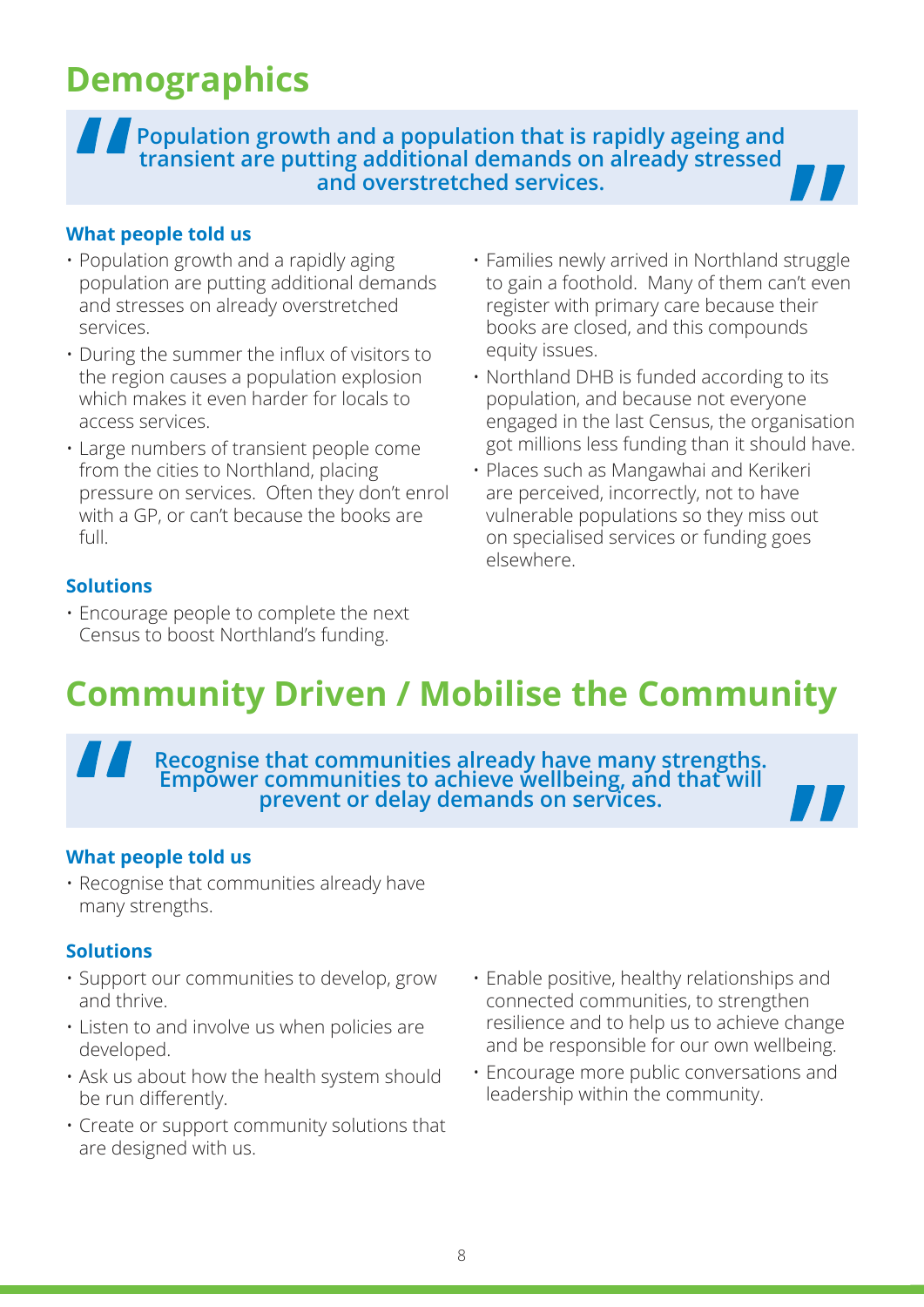# **System Complexity**

**The health system is too complex, confusing and scary. It's hard to know where to find the right information or who to ask.**



### **What people told us**

- It is difficult to understand and navigate the health system because pathways through it are cumbersome and complex.
- It's hard to find out what services are available, and when we want to know more we don't know where to look or who to turn to.
- The criteria about who gets treatment and who doesn't are unclear, and there are inconsistencies around who is entitled to what.
- After being told about a diagnosis and treatment plan, people are often left feeling confused and unsure about exactly what to do.

- Make all the parts of the system work together better.
- Make processes simpler so people can understand them.
- Give us a single first point of contact to go to when we are unsure or need information.
- People do not want to enter 'the system' because they fear they'll lose control.
- Health services across the system don't talk to each other – they operate in silos.
- Current privacy rules restrict the ability of full whānau support for patients.
- There aren't enough advocates for patients' rights. Processes for laying a complaint should be clearer.
- PHO/PHE boundaries are not clear in the south-east of Northland and that creates confusion and inconsistencies.
- Employ Health Navigators who understand the system and can guide people through it.
- Reduce compliance demands on primary care.

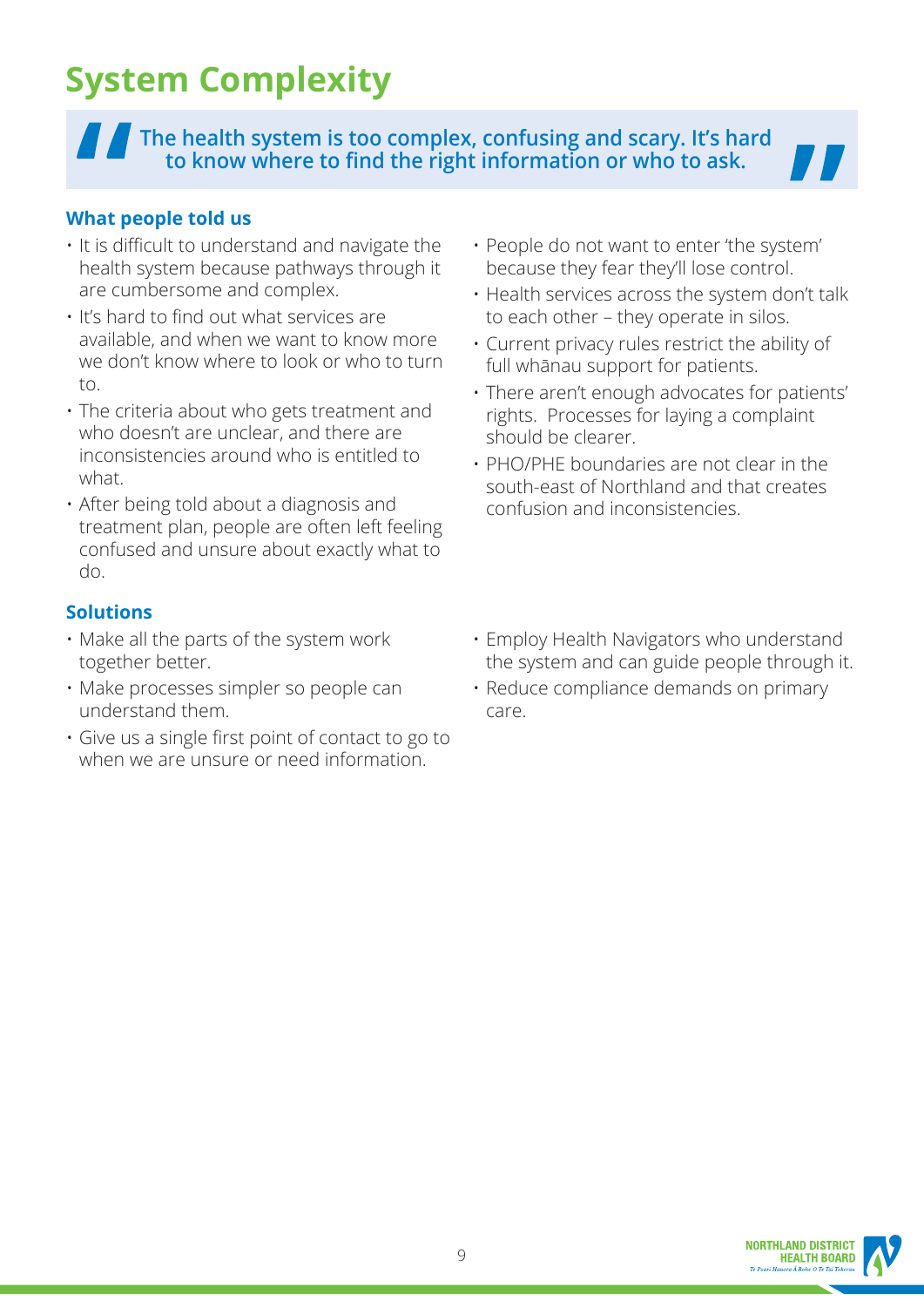# **Models of Care**

**Everyone knows models of service are rigid and clunky, but little ever changes. Models of service and funding are not equitable, appropriate, accessible, timely and holistic.**

#### **What people told us**

#### **Service design**

- The way the health system is currently structured is not working. Providers don't collaborate and their services are fragmented and aren't linked well.
- Services are available at times and locations that suit the services, not patients and whānau.
- Service structures are historic and aren't being redesigned with prevention (upstream, child, social/economic) in mind.
- Models of care are not designed to take account of the needs of people, communities and rural areas, and that only makes inequities worse.
- Good ideas are not spread. Services that aren't working well don't copy ones that are.
- GPs have capacity only for disease management; appointments aren't long enough for sufficient discussion around health promotion and improvement for their patients.
- Quality of care (including diagnosis) is inconsistent and seems to depend on individuals.
- Our practices are defined by our training. It is hard to think outside the model we work under.

### **Funding**

- The DHB gets more than its fair share of funding. When it gets more money from the government it keeps the lion's share of it for itself and doesn't pass it on to NGOs.
- There is too much money going into hospital services and not enough upstream for prevention and early intervention.
- Funding models are inconsistent and uneven across the health sector. They often create the wrong incentives and don't help to improve equity.
- Target-driven funding doesn't shift the dial.
- Funding should be centred around patients or follow the patient, instead of just being given to organisations.
- Many people use alternative health practitioners because they contribute to health and wellbeing, but they are dismissed by mainstream services.

### **Solutions**

Identify models that are working well and reproduce them in other areas.

### **Service design: involving the community**

- Ask the community what their priorities are and how the system should be designed. Listen to the voices of those with lived experience and involve them in developing and improving services.
- Involve whānau in service planning, help them to understand the system and hold it accountable.
- Adapt services to meet the needs of each local community, and check in with us regularly.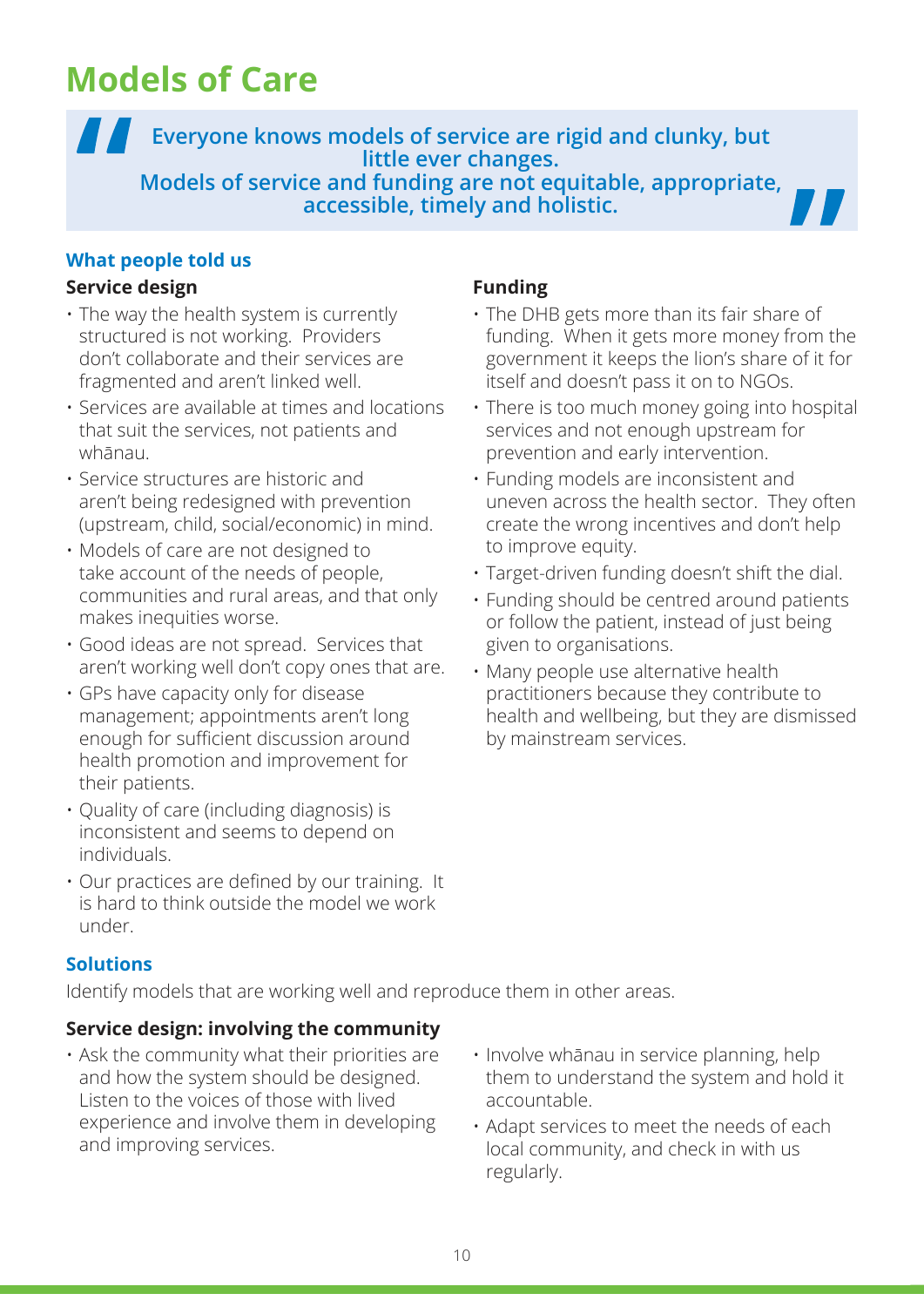### **Data and evidence**

Data and evidence should be used to prioritise and monitor, and to support informed, rational decisions about service design, investment and disinvestment. Use data to:

- improve equity
- improve responsiveness to consumers and communities
- demonstrate effectiveness of upstream, preventive initiatives
- take the politics out of decision making.
- Identify on what 'works' by concentrating on information that measures outcomes and shows how services are making a difference.
- Utilise technology telehealth, multimedia, shared patient record – to create better outcomes for patients and improve efficiency.

### **Changing the approach**

- Co-locate services into super clinics/hubs, and include a wellness focus.
- More home visits to improve access to services.
- Doctor-supported care rather than doctorled care.
- More acceptance and use of natural and wellness remedies – don't discount.
- Holistic and rongoa practitioners should work alongside clinical practice and be funded.

### **Affordability**

- Remove financial barriers for patients and whānau so cost is not a barrier to access (especially for poorer people).
- Investigate ways to make transport for patients more accessible, affordable and timely.

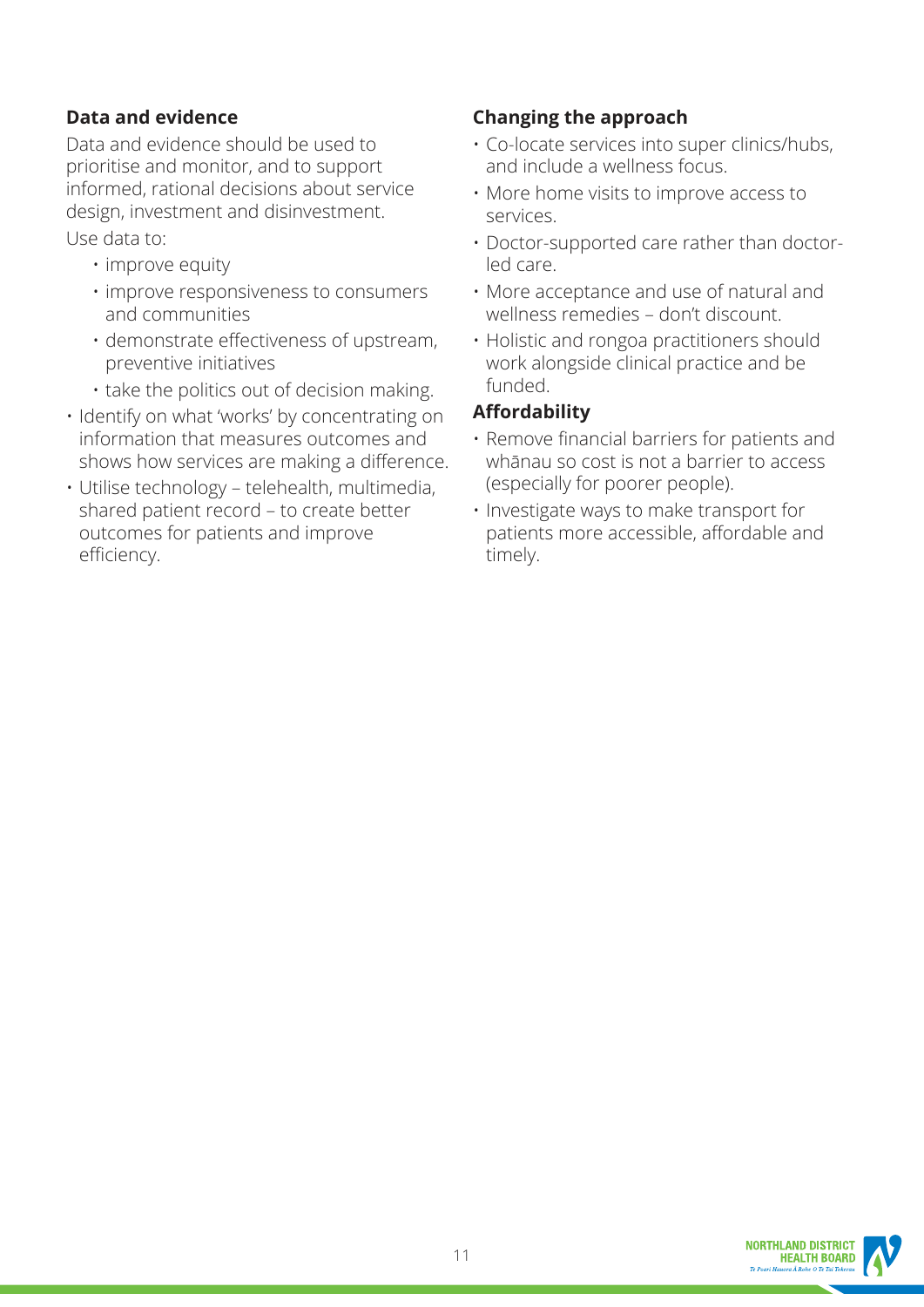# **Workforce**

**There aren't enough staff across the health system to meet needs and there's no forward planning.**

**Staff are so busy and pressured that they don't have time to plan or improve services.**

**Power imbalances and lack of respect across professional groups hinder change.**



- There are long waits to access general practice because there aren't enough GPs to meet the need and they are hard to recruit and retain, especially in rural areas. Locums are used to fill gaps, but they don't know about the local area or the patients and whānau.
- The patient-doctor relationship is suffering, there isn't as much trust, people have to retell their story, and conditions are not treated early enough.
- Imbalance of power and lack of respect between professional groups and from management hinders decision making, reduces service quality, wastes effort, limits change and takes the focus off patients and whānau.
- Staff would love to have the time to take a preventive approach with patients and help them manage their health and wellbeing, but workload and other pressures prevent that, which adds clinical risk.

### **Solutions**

- Plan workforce with an eye to the future to create a 'pipeline'.
- More flexible and diversified workforce roles would enable more effective care and use resources more efficiently.
- Train staff in all services to understand and adopt a kaupapa Māori approach and to improve communication with whanau.
- The composition of our health workforce at all levels should reflect our population. The workforce should come from our community if possible.
- Attract Northland clinical staff from outside the region back into Northland.
- Improve equity in skill development by making Northland DHB training available to NGO staff across Northland.

• High staff turnover means we are always training new staff, which makes it hard to maintain quality of care, experience, and cope with variety and complexity.

77

- Future workforce shortages are predictable locally and nationally, but there's no forward planning.
- Some professional groups are harder to attract to Northland.
- Slow recruitment processes hinder the ability to fill gaps and relieve pressures.
- Part-time health workers are not back-filled, causing gaps in the system.
- DHB has higher pay rates, so it attracts staff from other providers, leaving them with retention issues and skill shortages.
- Insufficient professional development opportunities for rural and non-DHB staff.
- Work pressures and lack of resources lead to more sick leave.
- Improve workforce planning for the annual summer population influx and develop a locum pool across all services in Northland.
- More listening and response by ELT and managers would improve morale in the workforce.
- Put feedback loops in place so individual voices are heard and valued.
- Address pay inequities across gender, and between Northland DHB and NGOs.
- Market Northland as an attractive place to come to.
- Live the values, embed them so they underpin everything.
- Adequately resource supervision and self-care to keep all staff well and healthy.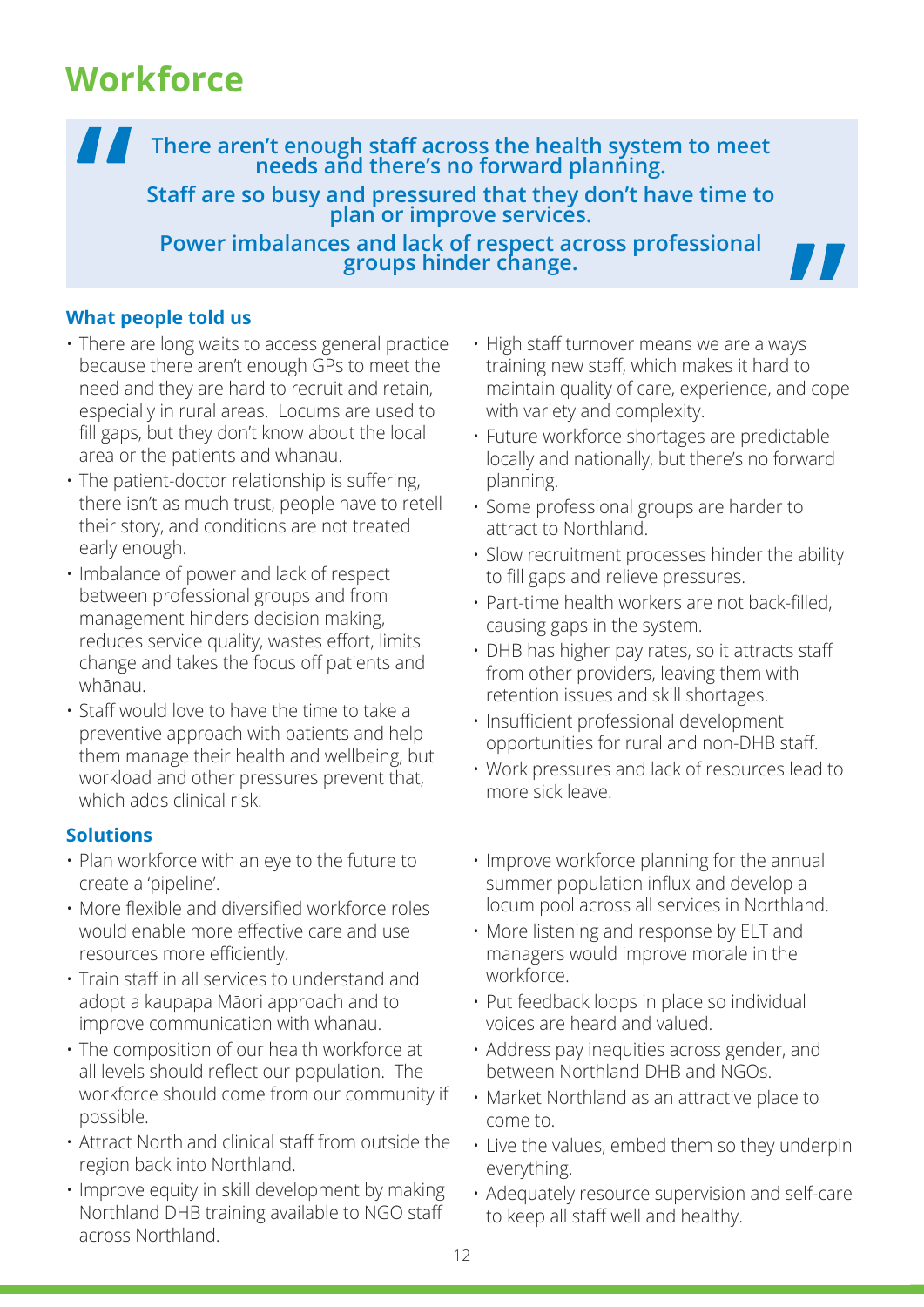# **Communication**

**It is difficult to find out what's going on with my care – sometimes even my GP can't find out. When I do get information it is confusing, full of medical jargon, and I feel unsure about what I should do next.**

### **What people told us**

 $\boldsymbol{\mathcal{H}}$ 

- The referral system is inconsistently run and poorly communicated. Patients want to find out about progress on a hospital referral, but the GP doesn't have information from the DHB.
- Coming to a specialist appointment is hard because we have to arrange transport and childcare and so on. It is even harder when appointments are made at short notice and may only last for a few minutes, and we've had to take a whole day off.
- Specialties and departments within the DHB don't communicate well with each other, and people get lost in the system.
- Forms are confusing because they are complex and full of terms I don't really understand.

- When we are given a hospital appointment, think of it from our point of view – how much notice we get, how far we have to travel, how hard it might be to arrange things, what time the appointment is.
- Improve health literacy throughout the system. Review the way we present language on forms and in clinical information.
- Simplify discharge letters by using bullets points instead of sentences, and plain language wherever possible.
- Improve communication between GPs and hospitals so everyone – including the patient
- Information from a specialist usually doesn't make sense because it is long, there are lots of technical words and the letters express things in such a complicated way.
- After going to hospital I feel unsure about what I should do to look after myself or what the future treatment plan is. I feel even more vulnerable than I was before.
- GPs identified other specific problems: many services fail to respond to requests for information from GPs; criteria around waiting times and specialist services are often unclear; they make the effort to be involved in surveys, pilot projects and reports but then don't hear anything back about them.
	- is clear about what is going on with their treatment.
- Improve the DHB's internal referral systems.
- Improve communication between PHE and GPs.
- Make policies, especially new ones, simple and easily understood by the average person. More information to explain policies.
- Use staff to transfer skills and knowledge to people in the community.
- Increase contact between ELT and frontline staff, especially in the community.

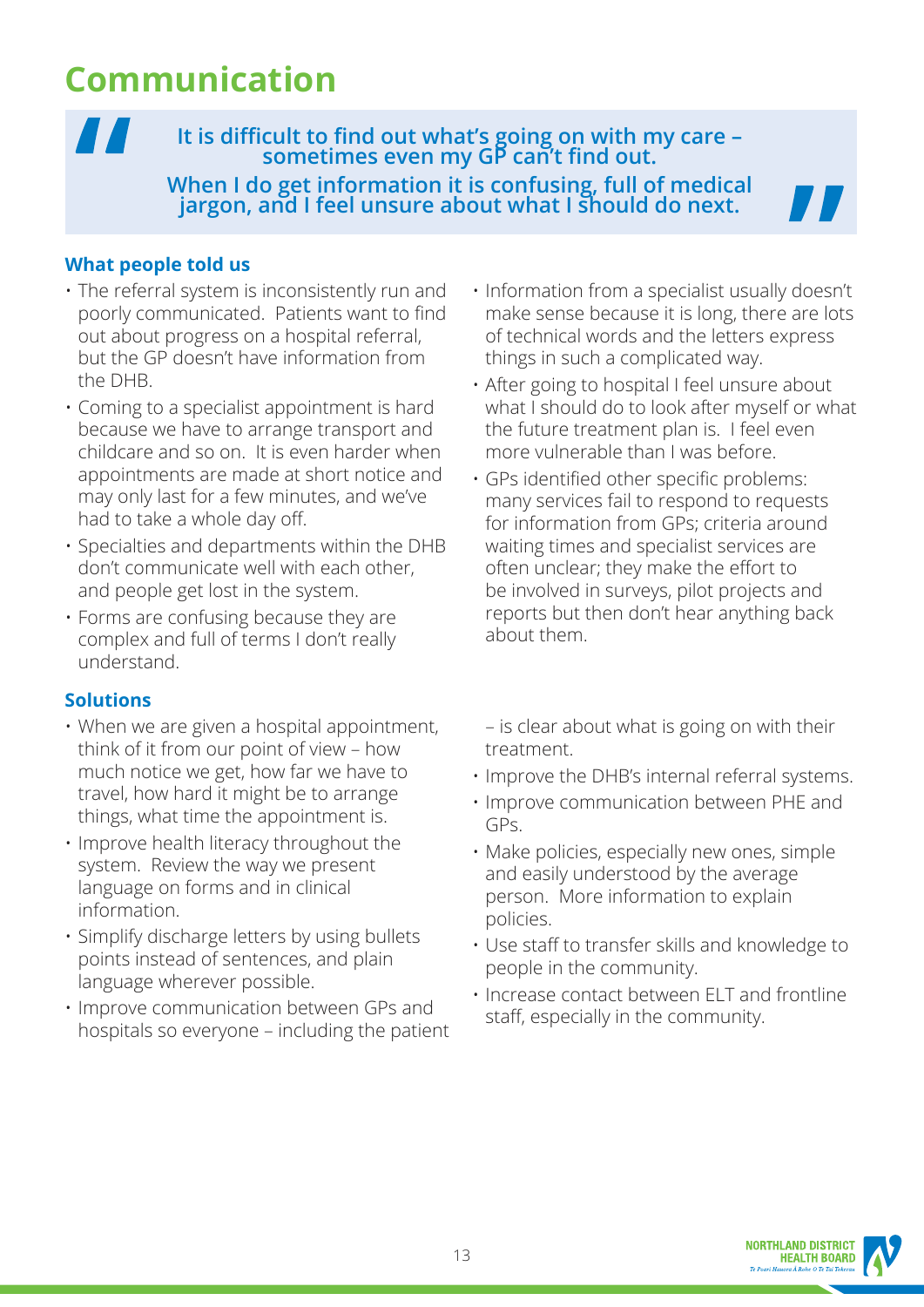# **Collaboration Across the Health Sector and with the Community**

 $\blacksquare$ **Plans and projects to improve services don't involve all the providers, services and staff that they should. Design services around what people tell us they need.**

#### **What people told us**

- Many people don't engage with the system not because they don't care or don't want to, it's because services don't suit our needs and they don't listen to us.
- 'Invisible' groups such as youth especially need to be listened to because they have their own special characteristics that are different from the rest of the population.
- New services and models of care are designed with the best of intentions, but without enough discussion and collaboration with other service providers. There is no vision or future plan – for example what are they doing about the future GP workforce?

### **Solutions**

- Develop and strengthen health sector relationships, partnerships and pathways to create one system that's smoother for patients to negotiate.
- Talk to the community, listen well, and hear the lived experience. We'll tell you how to design services differently and better, and that will improve things for both sides.
- Take a co-design approach with communities and providers to improve existing services and design new models of care.

• Technology platforms and software are inconsistent across the sector, and that hampers information flows and quality of care.

77

- It is hard for providers to keep up with the latest developments in health services. We are all so busy and under-resourced that we have little or no capacity to do our own research or organise training.
- Silos between and within organisations waste time, resources, impede client flows and frustrate clients, whānau and staff.
- Extend access to shared technology platforms such as MedTech to other health service providers.
- The DHB has the resources to make clinically focused hui available to all providers in Northland, and that would benefit the whole health system.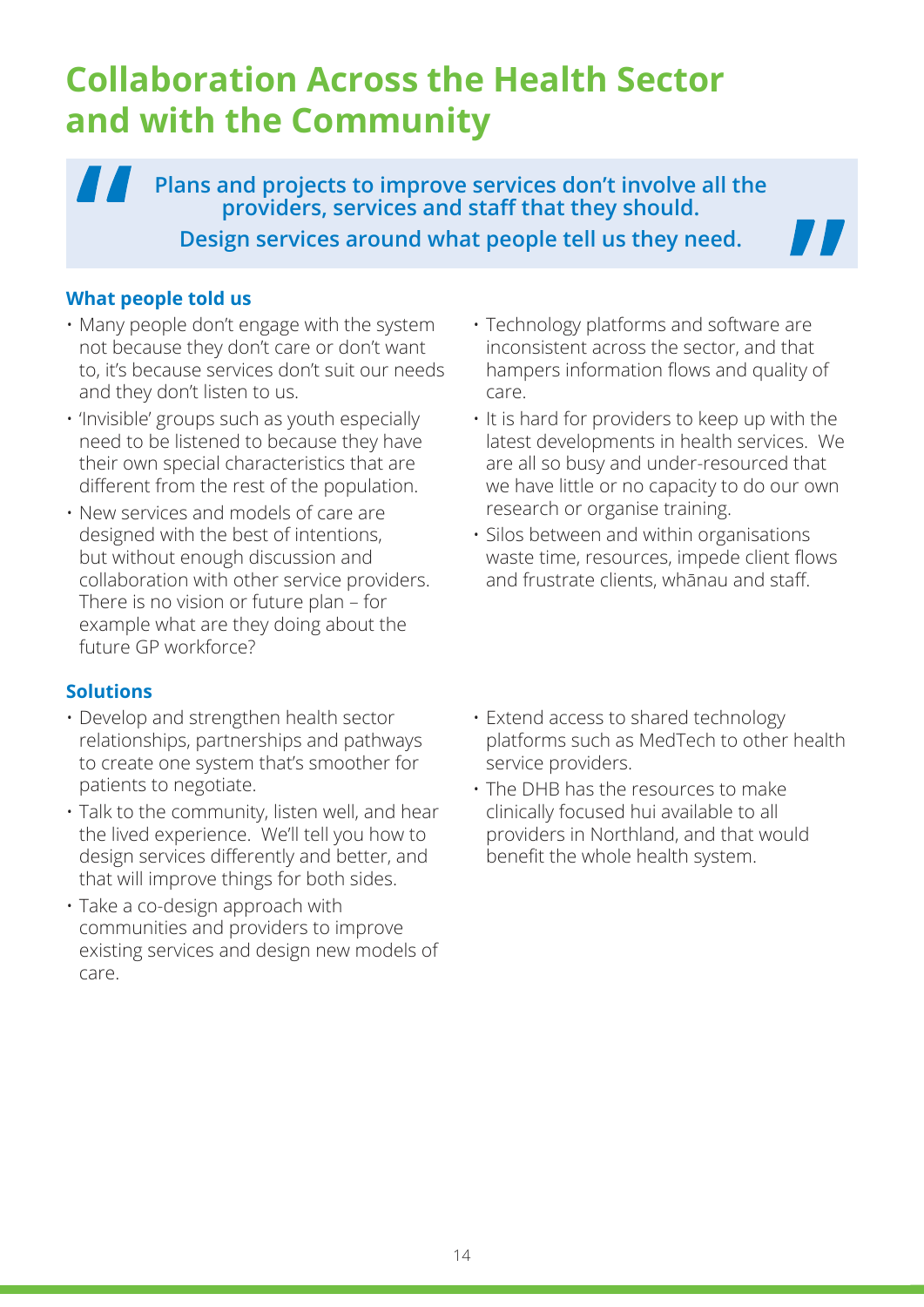# **Attitudes and Approaches to Change**

**Everyone agrees the system needs to change, yet it doesn't encourage innovation and risk-taking.**



### **What people told us**

- New ideas aren't encouraged in case mistakes are made, yet taking risks and making mistakes is part and parcel of innovation.
- High-level aspirations aren't followed through into practice and policies are formed but not embedded or reviewed, so there's a disconnect between intention and practice.
- Too much is decided by feeling and opinion, who has the most influence or the loudest voice, and not by using data or evidence.
- Data is held within each provider when some of it might be beneficial to others.
- Organisations and people generally feel threatened by transformational change.

- Use data properly to make rational, evidence-based decisions.
- Share data across the system.
- Encourage new ideas and innovative approaches.
- Set aside a fund for really innovative ideas and solutions.
- Develop a climate in which risk-taking is okay.
- Ministry of Health doesn't lead, advocate or show political will.
- Staff would like time to consider the way they practice and how they could improve quality, but the pressures of time and workload prevent that.
- Progress is hindered by insufficient respect, time, empathy, understanding, involvement at individual, whānau, community and organisational levels.
- Health professionals sometimes blame patients, disrespect them and don't listen properly.
- Policy development often fails to consider connection with other policies and unintended consequences.
- Professional groups should respect each other and keep in mind that everyone has something worthwhile to contribute.
- Mitigate power imbalances by changing leadership models and employing mindful and reflective practice.
- Give all staff training in project management and quality improvement.
- Use a rational, planned approach to change management.

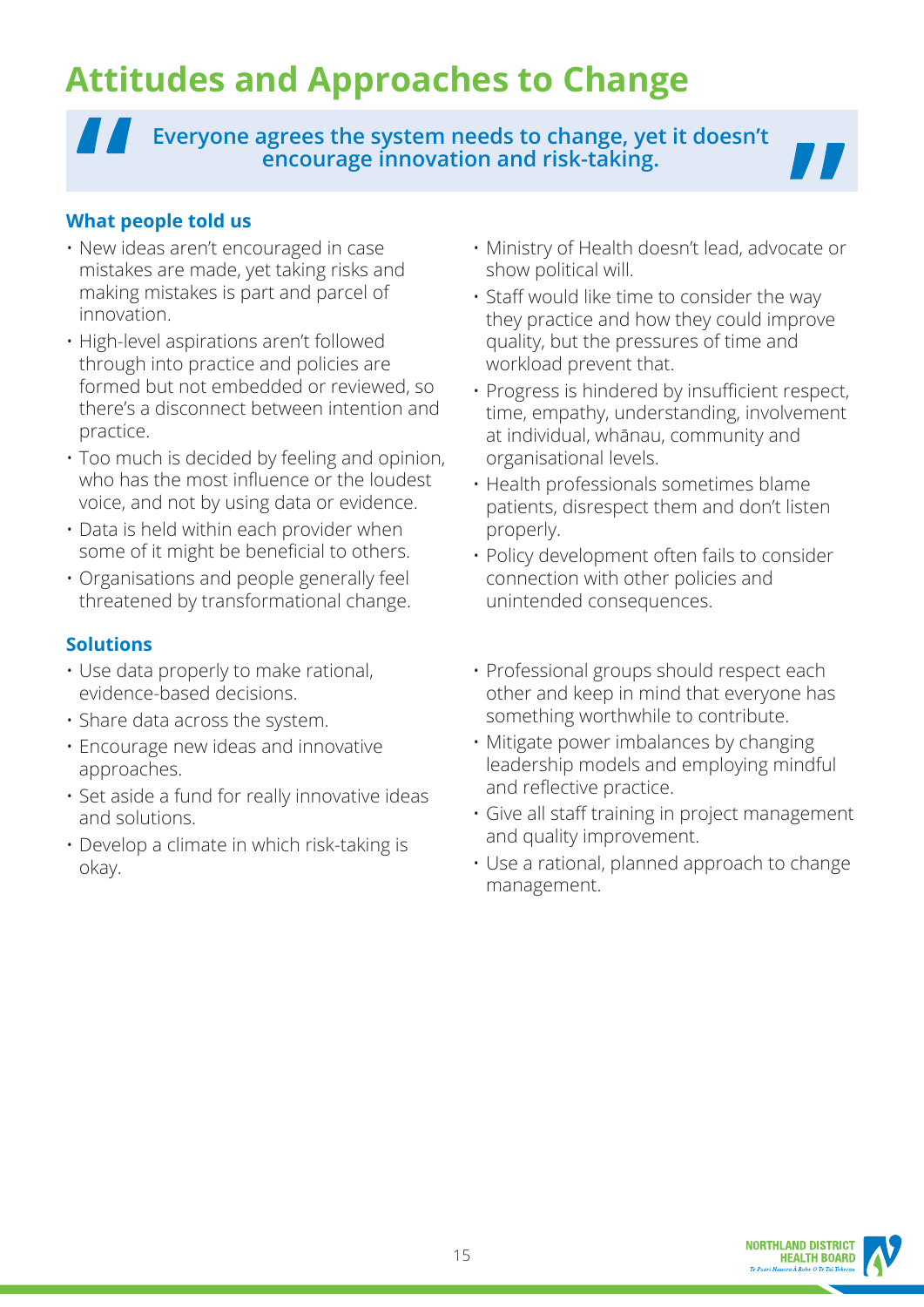# **Appendix 1 – Specifics about Services and Issues**

*The engagement we did for the Strategy focused mainly on high-level, big-picture issues that affect how the whole health system is designed and works. A lot of people commented on issues in specific services or issues which affect them. These are important and should not be lost so they are recorded here for those services to address.*

#### **Services for Māori**

- Employ Māori to support Māori patients in the Emergency Department, especially at busy times, and to help navigate hospital services.
- Reinstate Kaumātua and Kuia Council to support Māori in hospital.

#### **Primary Care**

- Co-locate services, such as pharmacy and general practice.
- Use nurse practitioners and pharmacies more to help keep people at home and minimise impact on health services.
- Allow pharmacists to work at the top of their scope. Remove barriers to pharmacies offering new services.
- Expand MDT (multidisciplinary team) model throughout primary care.
- Improve access to primary care by offering services by telephone.
- Screening in primary care needs to reflect national priorities.
- Increase use of Green Prescriptions.
- More health improvement practitioners in primary care.
- Further embed Neighbourhood Healthcare Homes practices to free up time and resources.
- Neighbourhood Healthcare Homes practices get 20 percent more funding than non-NHH practices (most of which are smaller) which creates an inequity.
- Evening appointments with GPs so working people can attend. Northland DHB should take over all after-hours primary care to improve access and equity.
- Doctors should see patients within the context of their whānau.
- More GPwSI (GPs with special interest) would reduce demands on secondary care, though it would mean more training.
- Place second year house officers in Northland GP surgeries to help the workforce crisis.
- Simplify the criteria surrounding primary care to create less paperwork and bureaucracy, and more flexible patient care.
- Forego part of medical student loans to bond GPs for a time.
- Ministry of Health should fund incentives for GP rural recruitment.

#### **Child and Youth Services**

- Education sector leadership described a high mental health need among children but a lack of services to meet them.
- Youth clinics and counselling services are not equitably funded throughout Northland. Adolescents should not have to pay for these services.
- While services for youth exist in some schools and communities, for youth post-school there is often nothing (especially mental health support) – there's a gaping hole.
- Specific needs of youth (withdrawal spaces, neutral listening ear etc) aren't catered for.
- HEADSSS assessments should be done for all secondary students regardless of year level or decile.

#### **Maternal Health**

• Cost of services for pregnant women in primary care is a barrier. Some antenatal care has to be paid for, but all of it should be free.

#### **Mental Health Services**

- Change the way we describe mental health mental wellbeing v mental distress.
- More preventive approach to mental health.
- Invest in mental health community-based solutions and review inpatient services approach.
- More support workers / support groups for people with mental health problems and their whānau.
- There is a lack of after-hours support services for mental health and suicide assessment.
- Crisis intervention and alcohol and drug facilities are underfunded, though there is growing need for such services.
- Insufficient accommodation options for mental health patients.
- More and better support for mental health patients after discharge.

#### **Older People**

- Access to Needs Assessment and Service Coordination takes months. The assessment process is long and complex.
- Communities told us they want to keep their older people local, near to what is familiar to them and close to whānau and the support they provide. They want to provide local age-related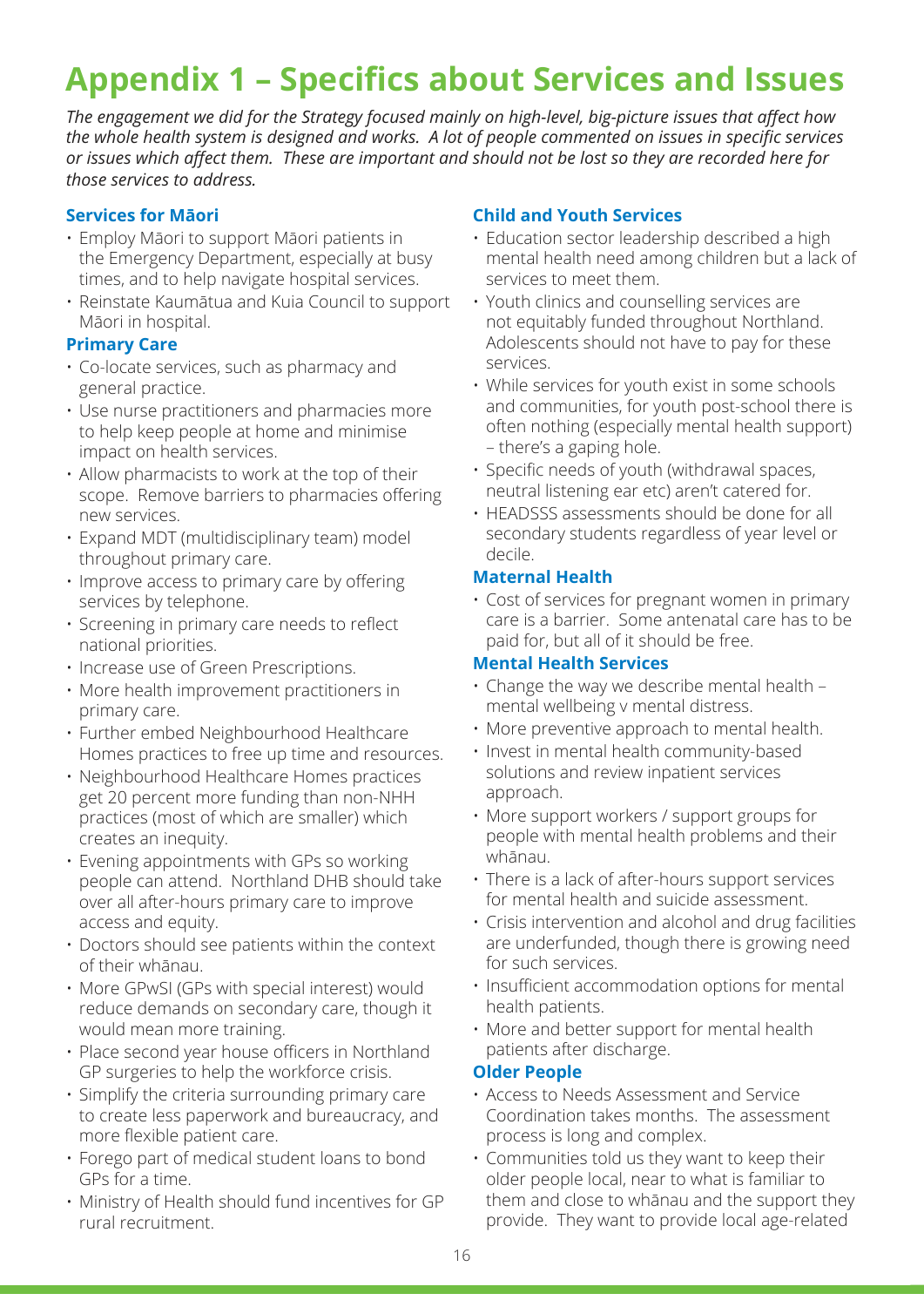residential care, but the system favours big providers because of economies of scale.

- Provide resources to enable older people to reside on or their near marae or community.
- More home-based care and support to keep older people and those who have long term conditions out of hospital.
- There is high demand for home-based support services and respite care, but the Ministry of Health subsidy for respite care covers only part of the cost.
- More home based support services would keep older people at home longer and reduce their need for health services, but you can't get these services unless you have a personal care need.

#### **Disability**

• Increase disability care services and improve facilities.

#### **Allied Health**

• Allied health resourcing needs to increase alongside medical services.

#### **Screening**

• Screening services sometimes are not culturally appropriate so people don't take them up.

#### **Oral Health**

• Unaffordable adult oral health services leads to poorer health.

#### **Social Work**

- More social work support in the community.
- Resources and funding for social needs such as budgeting.

#### **Hospitals**

- Follow-up services after discharge from secondary care are inadequate.
- Lengthy waiting times for specialist services and in the Emergency Department.
- Some people don't keep their appointments.
- Better post-discharge care to improve patient safety.
- Bring specialists to the community; have multiple specialists in one outreach clinic.
- Bring a group of people from one geographical area to specialist services.
- Discharge hubs as transition for patients

returning to home – would need upskilling etc.

- Expand MDT (multidisciplinary team) model to throughout secondary care.
- Equipment
- Address gaps in assessment for and accessibility to equipment available from the DHB.

#### **Palliative Care**

- Gaps in expertise and equipment for generalist hospice care.
- Fund MOSSs (Medical Officers Special Scale) for palliative care.

#### **Travel**

• Travel reimbursement amount is too slow, process takes too long.

#### **Trauma**

• Identify and address trauma in individuals to recognise its fundamental role in influencing ill health.

#### **Patient Support Groups**

• Provide carer workshops for whānau support in the home. Facilitate patient support groups (eg pre-diabetes) to encourage the adoption of healthy behaviours.

#### **Funding**

- Fund NGOs and Māori health providers the same as the DHB and PHE. Show them they matter and show them respect.
- Consider different funding models that will motivate the right behaviours, especially for primary care.
- Primary care should be salaried to encourage preventive approaches and early intervention (which fee-for-service funding doesn't).
- Fund primary care across Northland via a formula (similar to the Population Based Funding Formula the Ministry uses to fund DHBs) so it is fairly distributed.
- Funding should follow patients. Funding should follow needs across the health sector.
- Shift 15 percent of secondary resources into the community.
- Abolish VLCA Very Low Cost Access, so it doesn't benefit the wealthy.